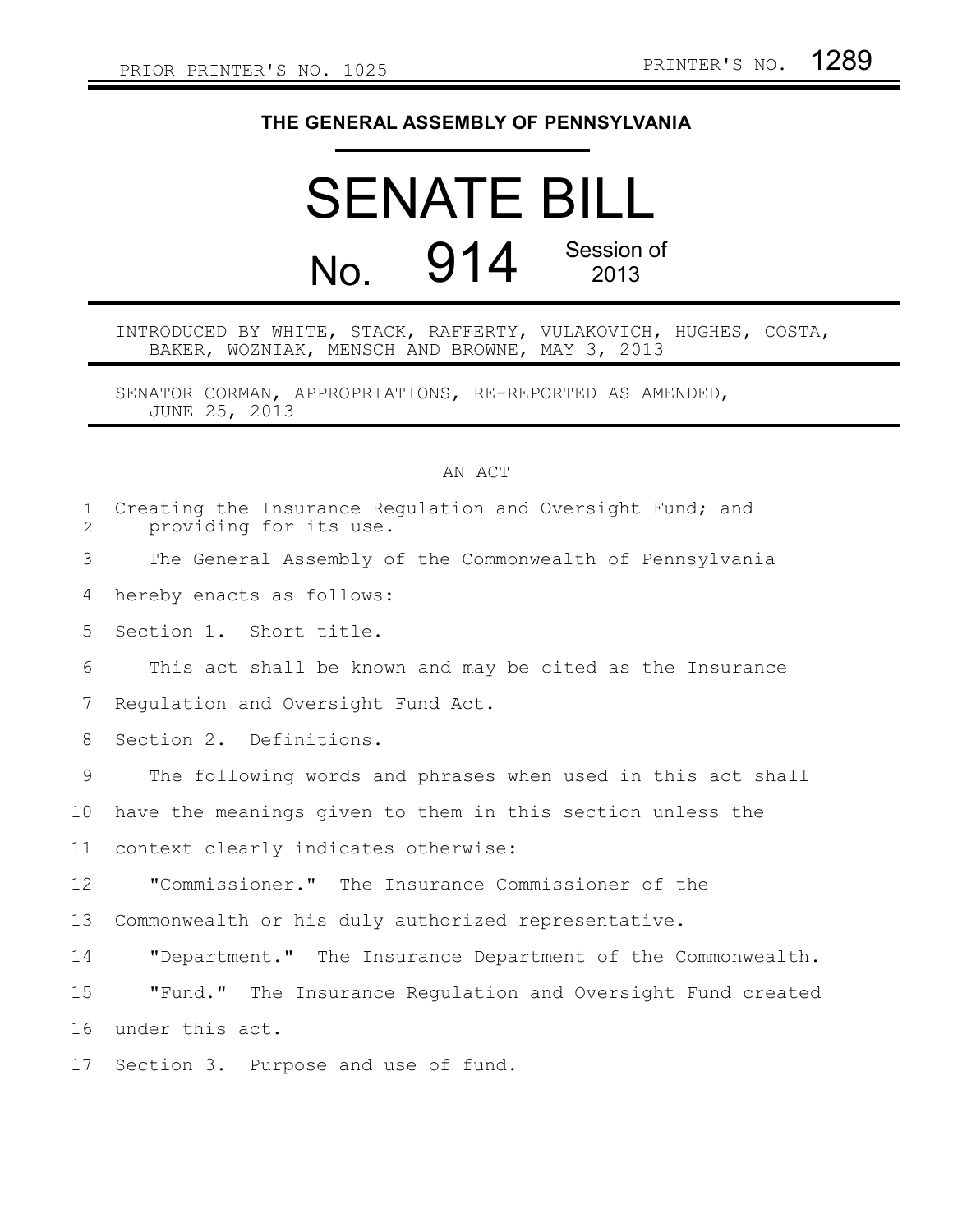(a) Creation and purpose of fund.--To provide for the department's regulation, management, development and oversight of the Commonwealth's insurance industry, beginning July 1, 2013, and every fiscal year thereafter, the department's operating costs and expenses shall be paid from a special fund called the Insurance Regulation and Oversight Fund, which is hereby created in the State Treasury. 1 2 3 4 5 6 7

(b) Limitations on use.--Moneys in the fund shall not be used to pay the department's operating costs or expenditures when those costs and expenditures arise from actions, duties or functions that are payable from other dedicated sources of funding including, but not limited to, the following: 8 9 10 11 12

(1) The rehabilitation and liquidation of insurance companies pursuant to Article V of the act of May 17, 1921 (P.L.789, No.285), known as The Insurance Department Act of 1921. 13 14 15 16

(2) The Catastrophic Loss Benefits Continuation Fund under 75 Pa.C.S. § 1798.4 (relating to Catastrophic Loss Benefits Continuation Fund). 17 18 19

(3) The Underground Storage Tank Indemnification Fund under the act of July 6, 1989 (P.L.169, No.32), known as the Storage Tank and Spill Prevention Act. 20 21 22

(4) The Workers Compensation Security Fund pursuant to the act of July 1, 1937 (P.L.2532, No.470), known as the Workers' Compensation Security Fund Act. 23 24 25

(5) The Medical Care Availability and Reduction of Error Fund under the act of March 20, 2002 (P.L.154, No.13), known as the Medical Care Availability and Reduction of Error (Mcare) Act. 26 27 28 29

(6) The Children's Health Insurance Program under the 20130SB0914PN1289 - 2 -30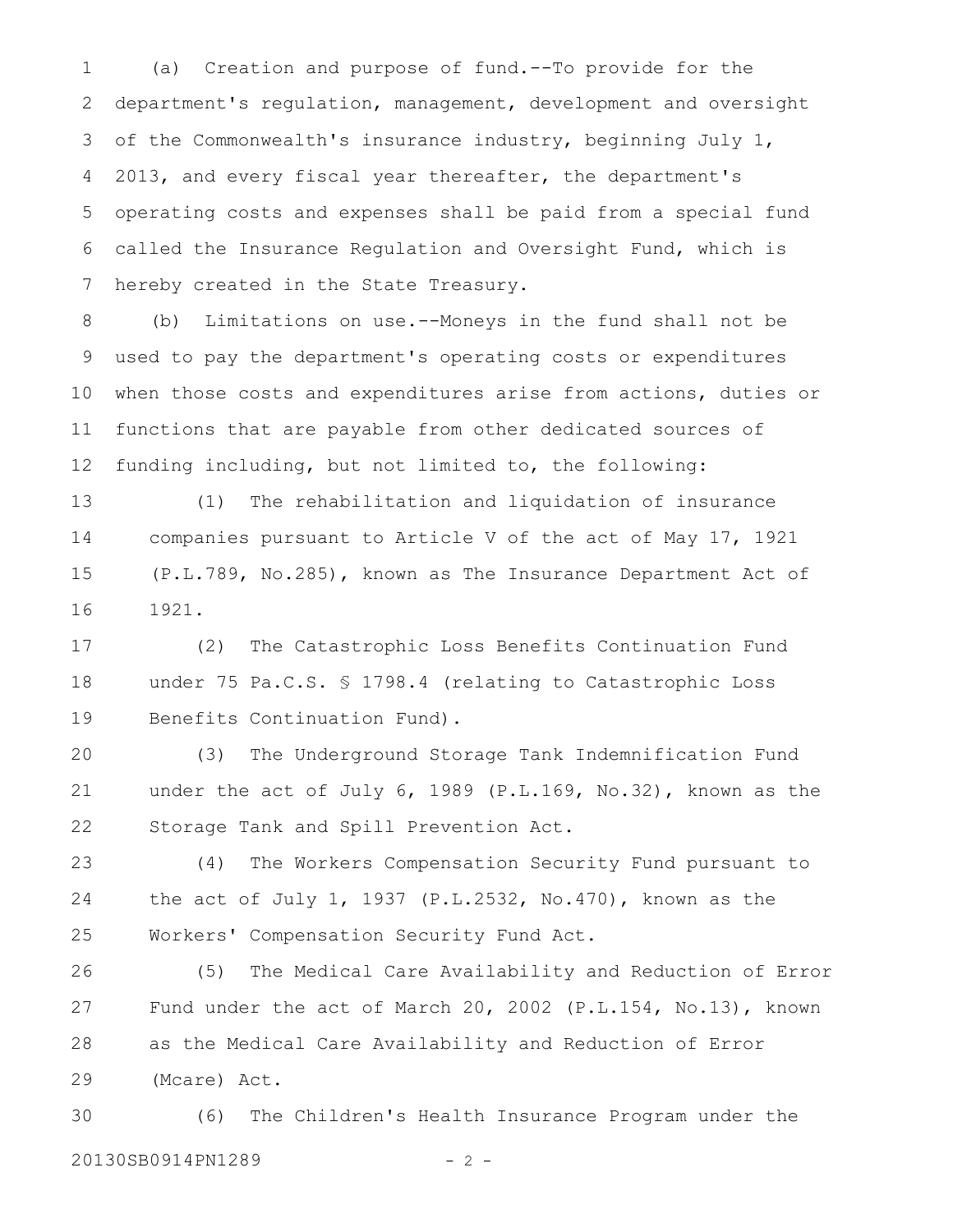act of May 17, 1921 (P.L.682, No.284), known as The Insurance Company Law of 1921. 1 2

Section 4. Deposit of moneys to the fund and appropriation and expenditure of the fund. 3 4

(a) Deposits.--The following amounts shall be deposited into the fund: 5 6

(1) fifty percent of all licenses and fees collected, received or derived by the department each month; 7 8

(2) all funds and moneys collected, received or derived from all penalties, fines or settlements received by the department IN FISCAL YEAR 2013-2014; and 9 10 11

**<--**

(3) all augmentations and reimbursements made to the department by regulated entities as a result of financial and market regulation activities for which regulated entities are responsible for payment. 12 13 14 15

(b) Exclusion from deposit.--Moneys collected pursuant to 75 Pa.C.S. § 6506 (relating to surcharge) and deposited into the General Fund pursuant to section 1798-E of the act of April 9, 1929 (P.L.343, No.176), known as The Fiscal Code, shall not be deposited into the fund. 16 17 18 19 20

(c) Annual appropriation.--The General Assembly shall annually appropriate moneys from the fund to the department, and the department may expend the appropriated moneys only for the purposes authorized under this act. The department shall annually submit a proposal for its expenditure of fund moneys for the succeeding fiscal year to the Secretary of the Budget at the time or times required by, and in accordance with the act of April 9, 1929 (P.L.177, No.175), known as The Administrative Code of 1929. 21 22 23 24 25 26 27 28 29

(d) Fiscal year 2013-2014.--If during the Commonwealth's 20130SB0914PN1289 - 3 -30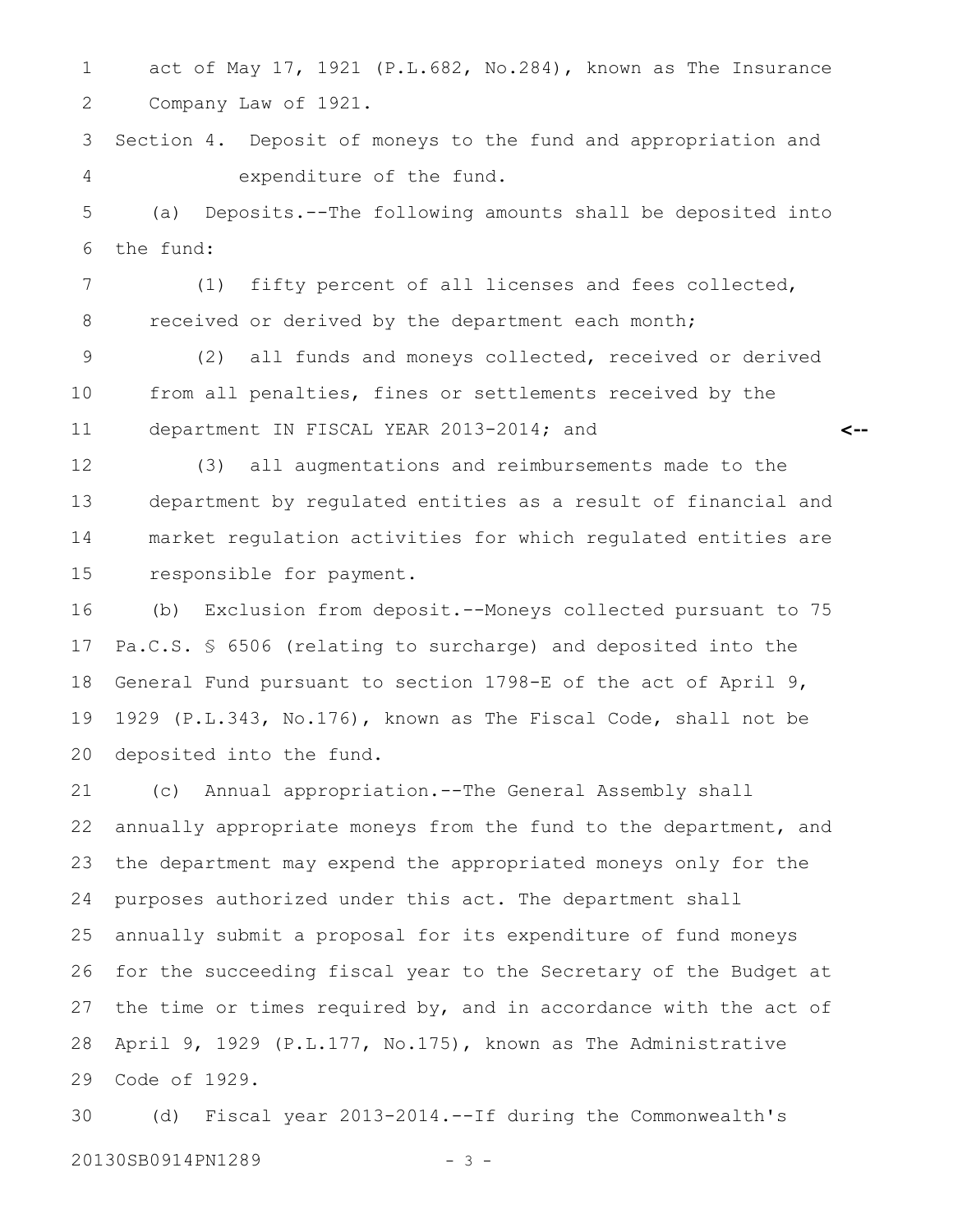fiscal year 2013-2014 the commissioner and the Secretary of the Budget determine that the cash balance and the current estimated receipts of the fund are insufficient at any time during that fiscal year to promptly meet the department's expenses payable from the fund, then the State Treasurer is hereby authorized and directed to transfer from the General Fund, Workers' Compensation Security Fund or Underground Storage Tank Indemnification Fund to the fund such moneys as the Governor shall from time to time direct. Moneys transferred from the General Fund, Workers' Compensation Security Fund or Underground Storage Tank Indemnification Fund to the fund shall be available during fiscal year 2013-2014 to be used for the purposes of the fund under this act upon their receipt in the fund. The fund shall reimburse the General Fund, Workers' Compensation Security Fund or Underground Storage Tank Indemnification Fund for any moneys transferred to the fund pursuant to this subsection by transferring to the General Fund, Workers' Compensation Security Fund or Underground Storage Tank Indemnification Fund an amount equal to that transferred from the General Fund, Workers' Compensation Security Fund or Underground Storage Tank Indemnification Fund during fiscal year 2013-2014 at such times as the Governor shall direct, but full reimbursement shall be made from the fund to the General Fund or Workers' Compensation Security Fund or Underground Storage Tank Indemnification Fund before June 15, 2014. The Secretary of the Budget shall notify the chairman and minority chairman of the Appropriations Committee of the Senate and the chairman and minority chairman of the Appropriations Committee of the House of Representatives of any transfers and reimbursements made pursuant to this subsection in writing within 15 days of the date on which they 1 2 3 4 5 6 7 8 9 10 11 12 13 14 15 16 17 18 19 20 21 22 23 24 25 26 27 28 29 30

20130SB0914PN1289 - 4 -